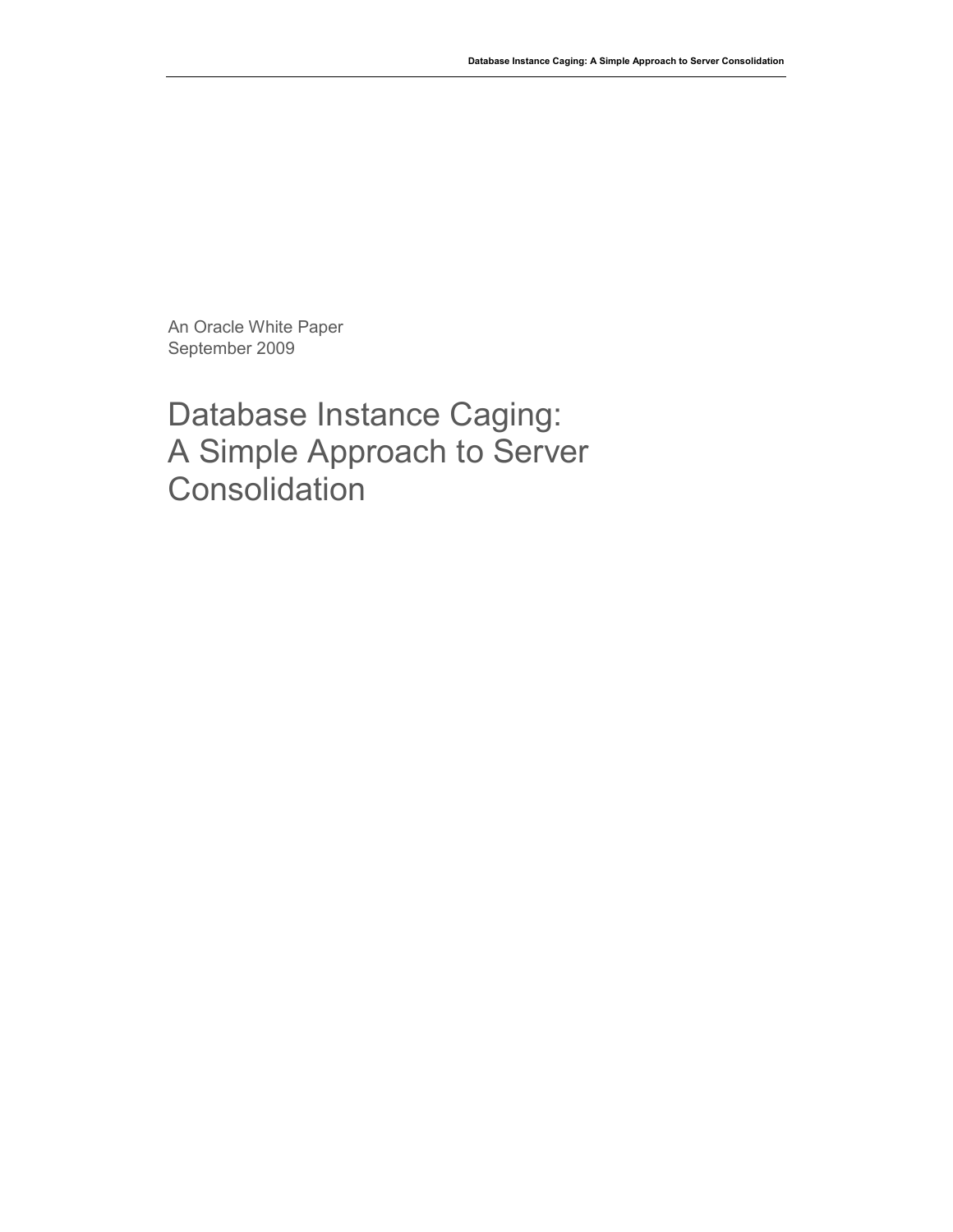| Case Study 1: Limiting CPU Utilization Using Instance Caging 8 |
|----------------------------------------------------------------|
| Case Study 2: Partitioning a Server Using Instance Caging  9   |
|                                                                |
|                                                                |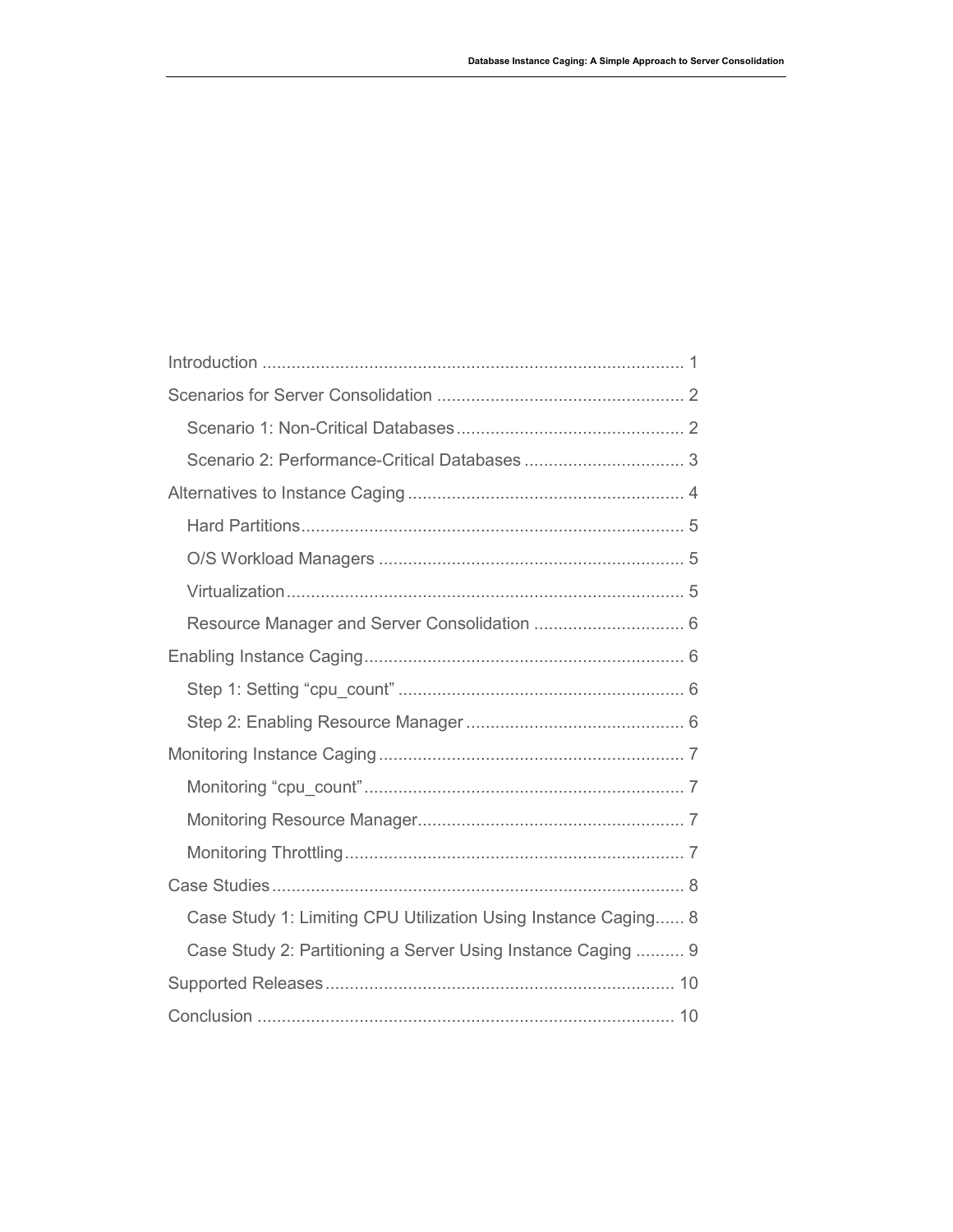# Introduction

The goal of server consolidation is to use servers more efficiently in order to minimize the number of servers, particularly under-utilized servers. Server consolidation is a common theme for today's database administrators. With the steady increase in processing power, dedicating a server to a single database instance often results in inefficient resource usage.

When multiple database instances share a single server, they must share its CPU, memory, and I/O bandwidth. A dearth of any of these resources results in contention so that one resource-intensive database instance can significantly degrade the performance of the other instances. Today's market offers many tools for managing server resources, such as virtualization and O/S workload managers. A DBA may be reluctant to use these options because of licensing costs, administration costs, or performance overhead.

Oracle offers a simple and effective approach to server consolidation called "Instance Caging". Instance Caging focuses on managing CPU by limiting the CPU usage of an Oracle database instance. This white paper describes how to configure and use this database feature.

This white paper is written for Oracle database administrators. It contains references to Oracle terminology and concepts. For a full description of the Oracle terminology and concepts, please refer to the Oracle Database Concepts and Database Administrator's Guide.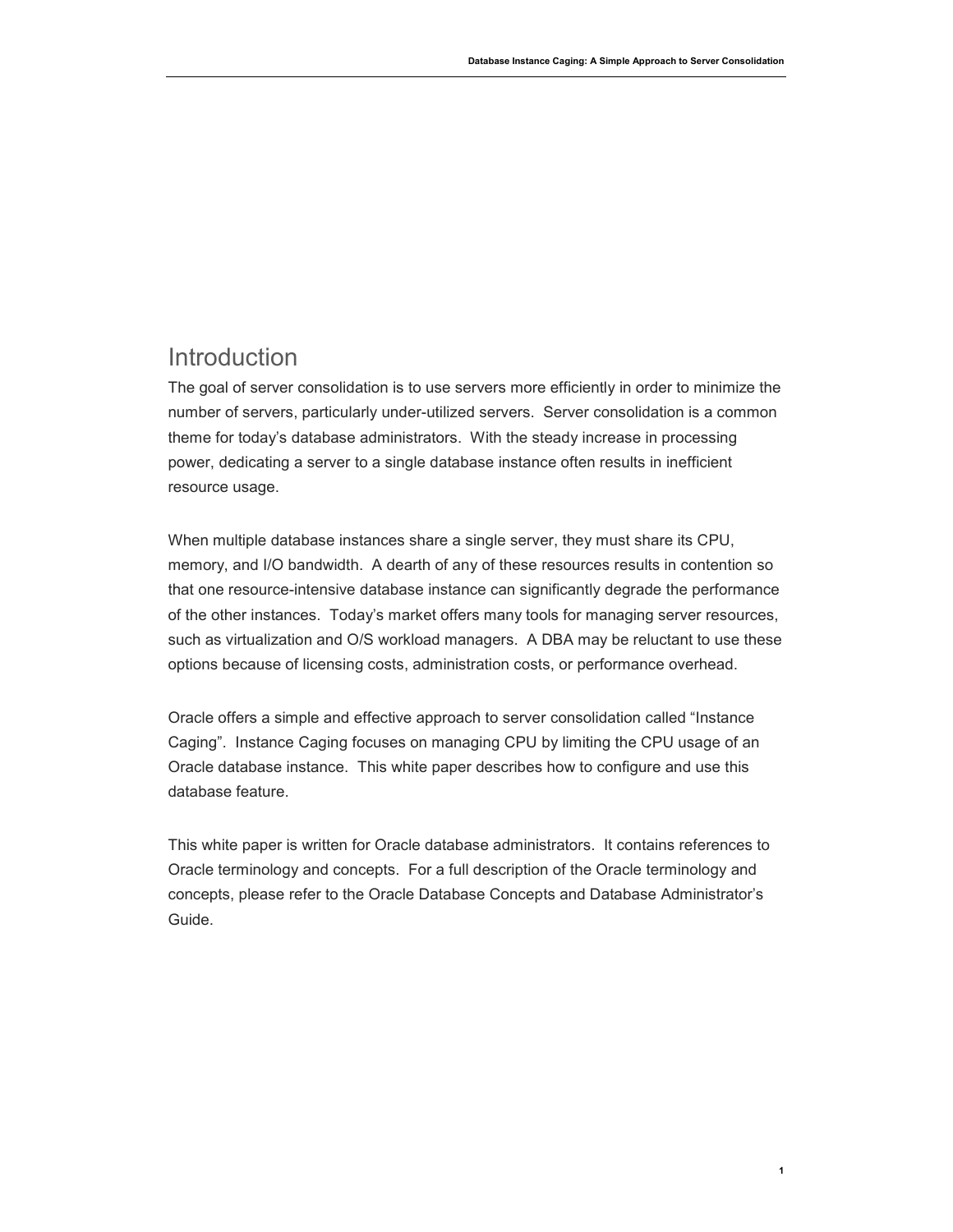# Scenarios for Server Consolidation

Instance Caging limits the amount of CPU an Oracle database instance consumes, using the Oracle Database Resource Manager and the cpu\_count parameter:

- The Oracle Database Resource Manager limits the amount of CPU that the database instance consumes.
- The cpu\_count parameter specifies the limit.

Step-by-step instructions for configuring Instance Caging are given in the subsequent section. In this section, we describe how Instance Caging can be used to address two common scenarios.

### Scenario 1: Non-Critical Databases

While performance-critical, production databases dominate much of the database literature, the majority of databases in most companies are actually test, development, or low-load, non-critical production databases. These databases are by far the most common candidates for server consolidation because DBAs are willing to expose them to the issues inherent to a shared, nonisolated environment. Furthermore, the DBA can usually place the database instances so that for the vast majority of the time, they can share a server without appreciably degrading each other's performance. The DBA does not need a CPU management tool that dedicates CPU resources to each instance. Such an approach would result in idle CPUs. Rather, he needs a tool to control the instances when there is a spike in one of their workloads.

One effective solution is to impose a CPU usage limit on each instance. For example, if 4 database instances are sharing a 4 CPU server, each database instance can be limited from using more than 3 CPUs at any time.

If all 4 database instances experience a simultaneous surge in database load, each database will not be able to use its 3 CPU limit since there is a total of only 4 CPUs. That is, the CPU limit specifies the maximum, not actual amount of CPU the database instance can use at any time.

When the sum of the database instances' CPU limits exceeds the total number of CPUs, the server is "over-provisioned", as shown in Figure 1.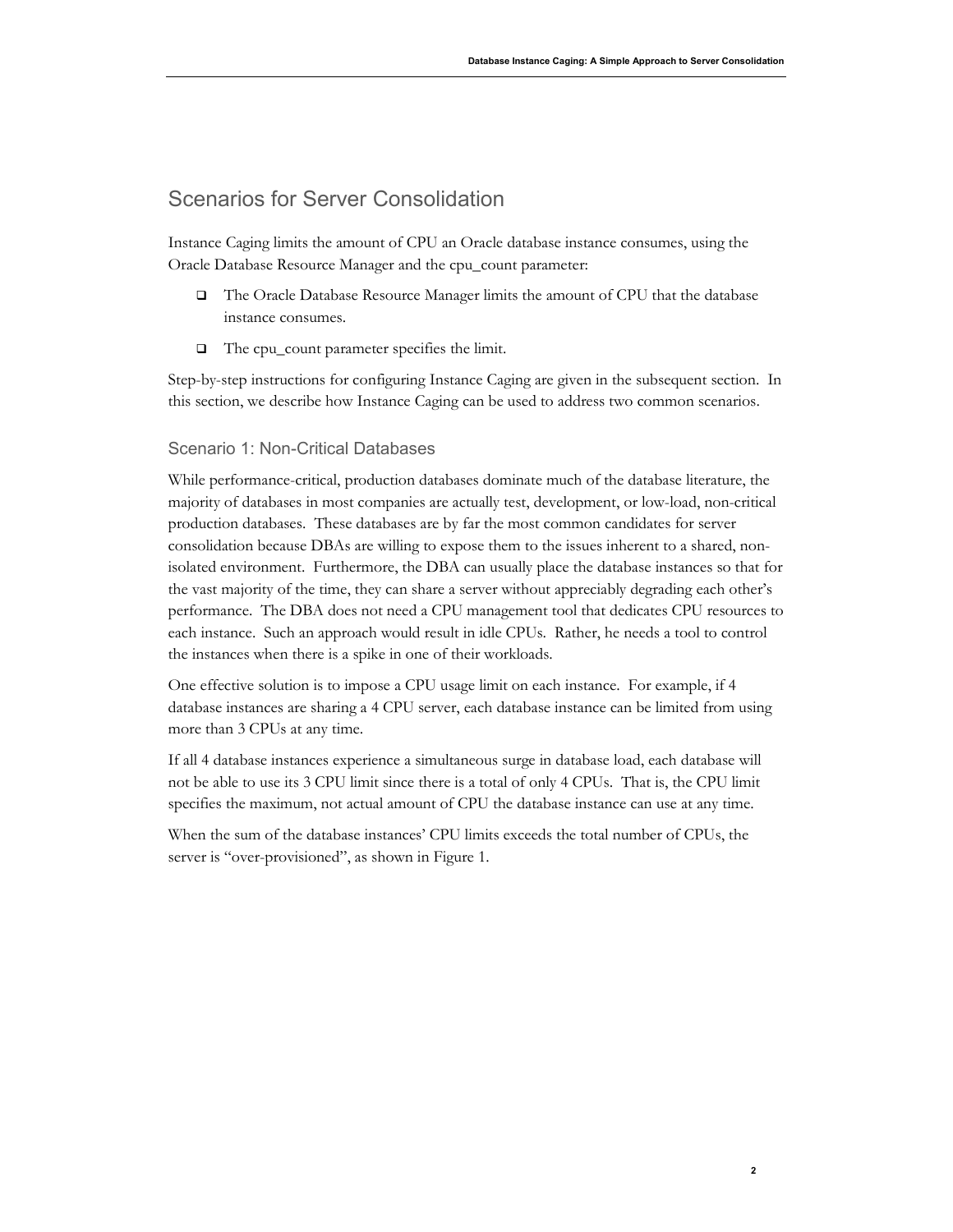



#### **Figure 1: Configuring Instance Caging to Over-Provision the Server**

#### **The "Over-Provisioning" Approach**

When a server is over-provisioned, the database instances can impact each other's performance. However, Instance Caging limits their impact and helps to provide predictable performance.

In general, if all database instances use Instance Caging, the maximum percentage of CPU that a database instance can consume at any point in time is its own limit divided by the sum of the limits for all active databases. This is because Instance Caging limits the number of runnable processes for each instance and the operating system allocates the CPU in proportion to the runnable processes for that instance.

For the previous scenario, if all 4 database instances are active and CPU-bound, then one instance will be able to consume  $3 / (3 + 3 + 3 + 3) = 25\%$  of the CPU. If only two instances are active and CPU-bound, then one instance will be able to consume  $3/(3 + 3) = 50\%$  of the CPU.

Therefore, with over-provisioning, the DBA can predict the amount of CPU an instance will receive in the worst case, when all other database instances are fully loaded. In addition, if all other database instances are idle, the amount of unused CPU is also minimized.

### Scenario 2: Performance-Critical Databases

In the second scenario, multiple performance-critical database instances share a server. The DBA would like to partition the CPUs among the database instances, thus shielding them from interfering with each other.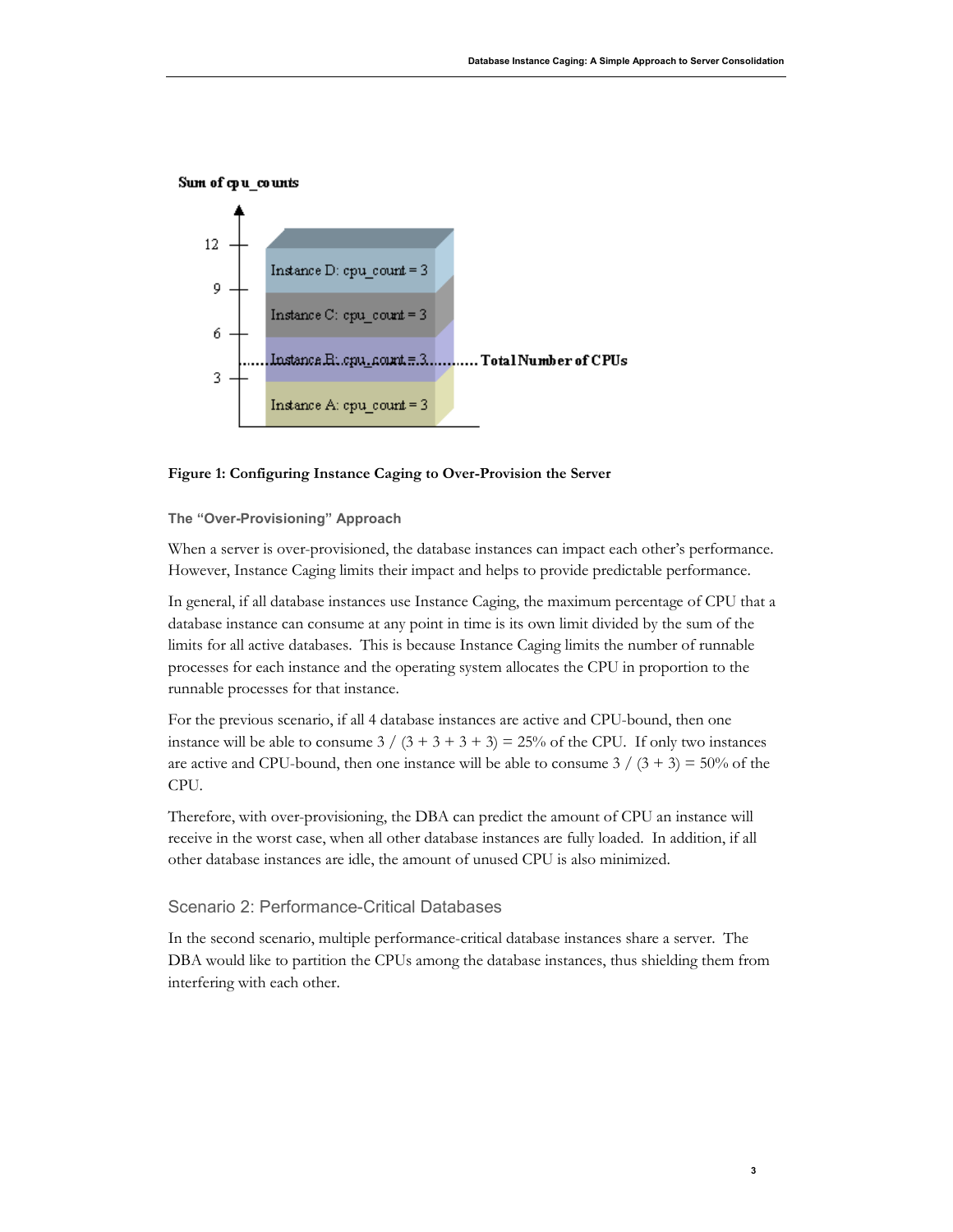**The "Partitioning" Approach** 

The DBA can use Instance Caging to partition the CPU resources by ensuring that the sum of all CPU limits does not exceed the total number of CPUs. For example, if 4 database instances share a 32 CPU server, then their limits can be set to 16, 8, 4, and 4, as shown in Figure 2.



### **Figure 2: Configuring Instance Caging to Partition the Server**

By dedicating CPU resources to a database instance, partitioning provides two advantages: (1) one database instance's CPU load cannot affect another's and (2) each database instance's CPU resources is fixed, leading to more predictable performance.

# Alternatives to Instance Caging

In this section, we describe alternatives to Instance Caging. In general, most tools for managing CPU support one or more of the following controls. Instance Caging can be configured to support each of these controls.

- 1. Minimum CPU allocation. For each database instance, the DBA can configure the minimum amount of CPU that the database instance should be able to consume.
- 2. Maximum CPU allocation. For each database instance, the DBA can configure the maximum amount of CPU that the database instance can consume.
- 3. CPU shares. CPU shares specify the relative amount of CPU allocated to a database instance. At any moment in time, the CPU allocation for a database instance can be computed by dividing its share by the total number of shares from database instances that need CPU resources.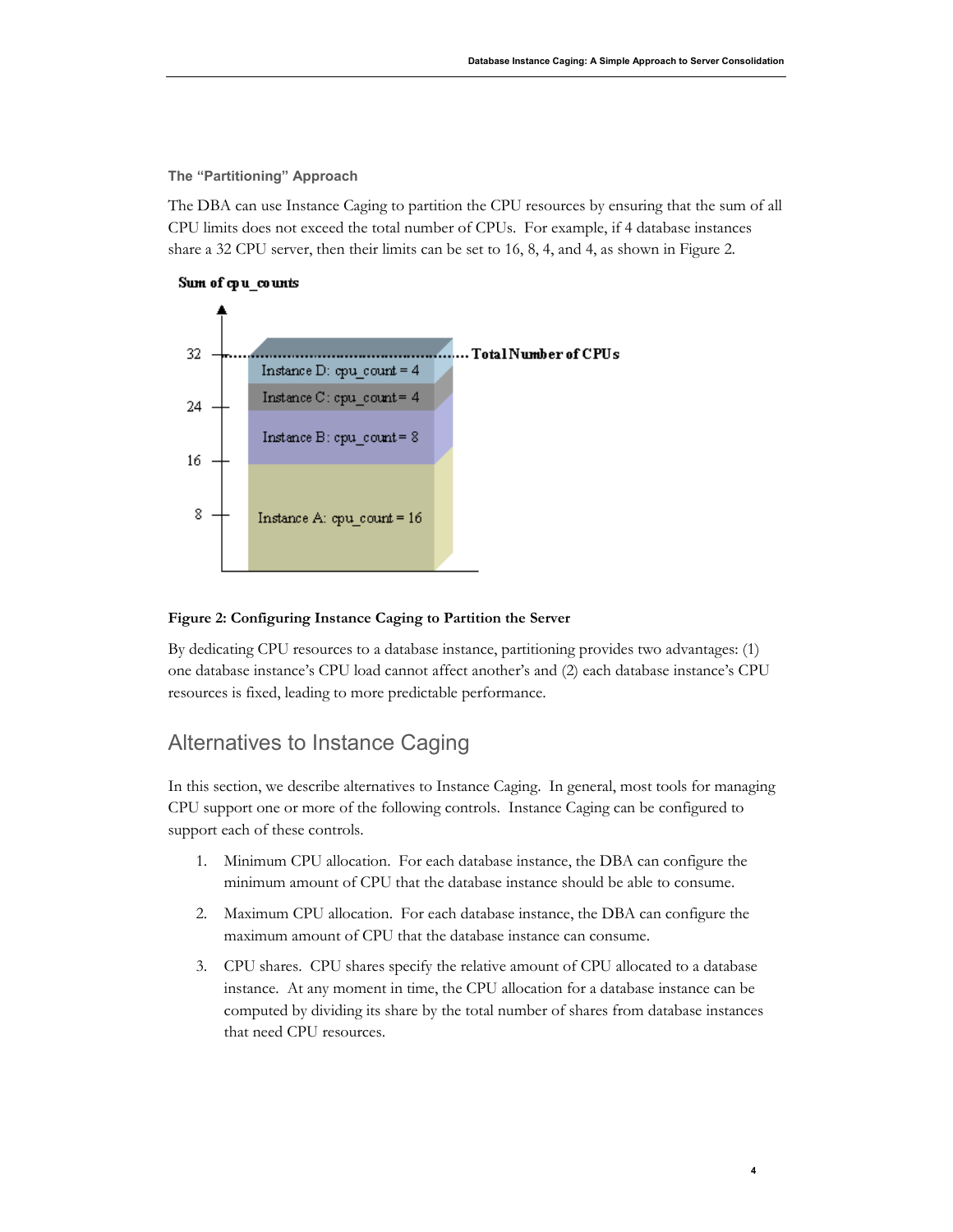## Hard Partitions

Many operating systems, such as Solaris, AIX, and HP-UX, allow the hardware to be partitioned. Hard partitions are often called "processor sets". The system administrator creates a processor set by selecting CPUs to be dedicated to the processor set. Only applications associated with this processor set can use its CPUs.

Using hard partitions is similar to configuring Instance Caging in the "partition" mode. However, while hard partitions restrict the database instance to running on the partition's CPUs, Instance Caging allows the database instance to run on any CPU.

Hard partitions are not available on all operating systems.

### O/S Workload Managers

An O/S workload manager provides the ability to manage multiple types of resources, such as CPU and memory. These tools typically support all 3 types of CPU resource controls: minimum CPU, maximum CPU, and CPU shares. They may also offer controls to manage CPU, based on service-level objectives specified by the administrator. Examples of O/S workload managers include the AIX Workload Manager, the HP-UX Workload Manager, and the Solaris Resource Manager.

These workload managers offer a rich set of controls. However, they are not available on all platforms and differ widely in terms of feature set and configuration steps.

### Virtualization

Virtualization is a prevalent technology used to help multiple database instances share a server. Since each database instance can reside in its own virtual machine, virtualization is a good way to provide isolation. The hypervisor or virtual machine monitor can typically be configured to allocate CPU for each virtual machine using all three types of controls discussed above.

While virtualization offers a rich set of controls, it has several issues:

- 1. Of all the options described here, it has the most administrative overhead. Not only do the resource controls need to be configured, the virtual machine for each database instance must be separately administered.
- 2. For some virtualization options, a virtualization license must be purchased from the vendor.
- 3. A database running on a virtual machine will likely suffer a loss in performance, particularly for I/O. While para-virtualization platforms help alleviate this issue, they too add some overhead to I/O.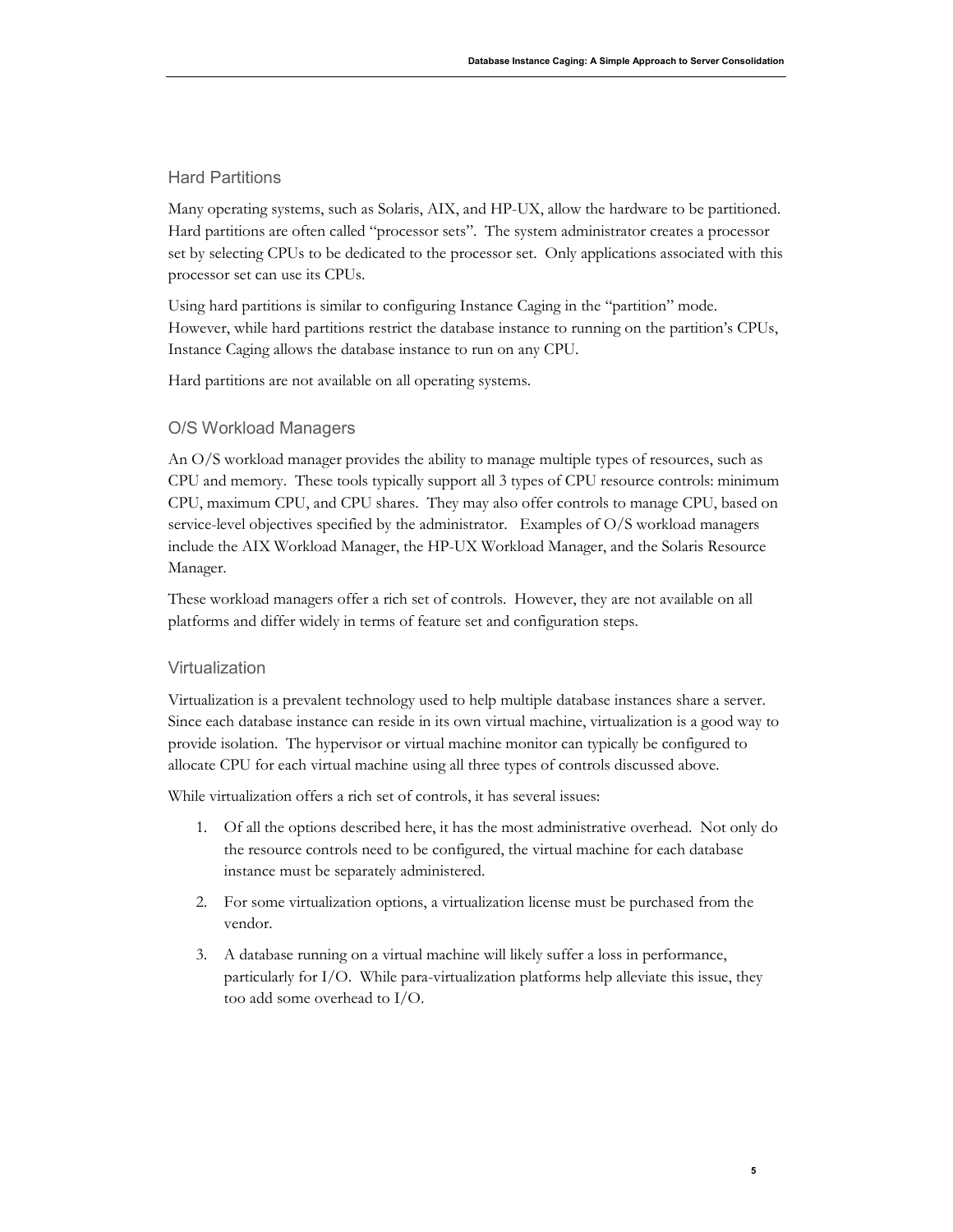Resource Manager and Server Consolidation

If Resource Manager is used to manage the CPU usage by workloads within a database instance, it can only effectively enforce the Resource Plan if it knows how many CPUs the database instance can use at any point in time. By default, Resource Manager assumes that the database instance can use all CPUs on the server.

With Instance Caging, the number of CPUs is specified by cpu\_count. Because the number of CPUs is known, Resource Manager works well with Instance Caging.

For all alternative server consolidation tools, Resource Manager can determine the number of CPUs allocated to the database instance only if (a) the CPU allocation to the database instance is static (e.g. hard partitions) and (b) Oracle is provided this number when it checks for the number of CPUs. The number of CPUs that a database instance believes it is running on can be obtained by checking the value of the "cpu\_count" parameter.

# Enabling Instance Caging

Enabling Instance Caging is a simple, two-step process.

Step 1: Setting "cpu\_count"

"cpu\_count" is a dynamic parameter that is not set by default. It should be set to the maximum number of CPUs that the database instance should utilize at any time. For example, to limit the database instance to 4 CPUs:

```
alter system set cpu count = 4;
```
For CMT CPUs like the UltraSPARC T1 and UltraSPARC T2, each thread should be counted as a CPU. For hyper-threaded CPUs like the Intel Xeon and Nehalem, each logical CPU should be counted as a CPU.

Although cpu\_count is a dynamic parameter, Oracle does not recommend frequent or large modifications. As a best practice, Oracle recommends using a minimum value of 2.

### Step 2: Enabling Resource Manager

The second step for Instance Caging is to enable a resource plan that manages CPU. A resource plan describes how CPU resources should be allocated to processes within the database instance.

Any resource plan with CPU directives can be used. For Oracle Database 11*g*, any of the out-ofthe-box plans such as "DEFAULT\_PLAN" or "DEFAULT\_MAINTENANCE\_PLAN" can be used.

Resource Manager can be enabled by setting the resource\_manager\_plan parameter: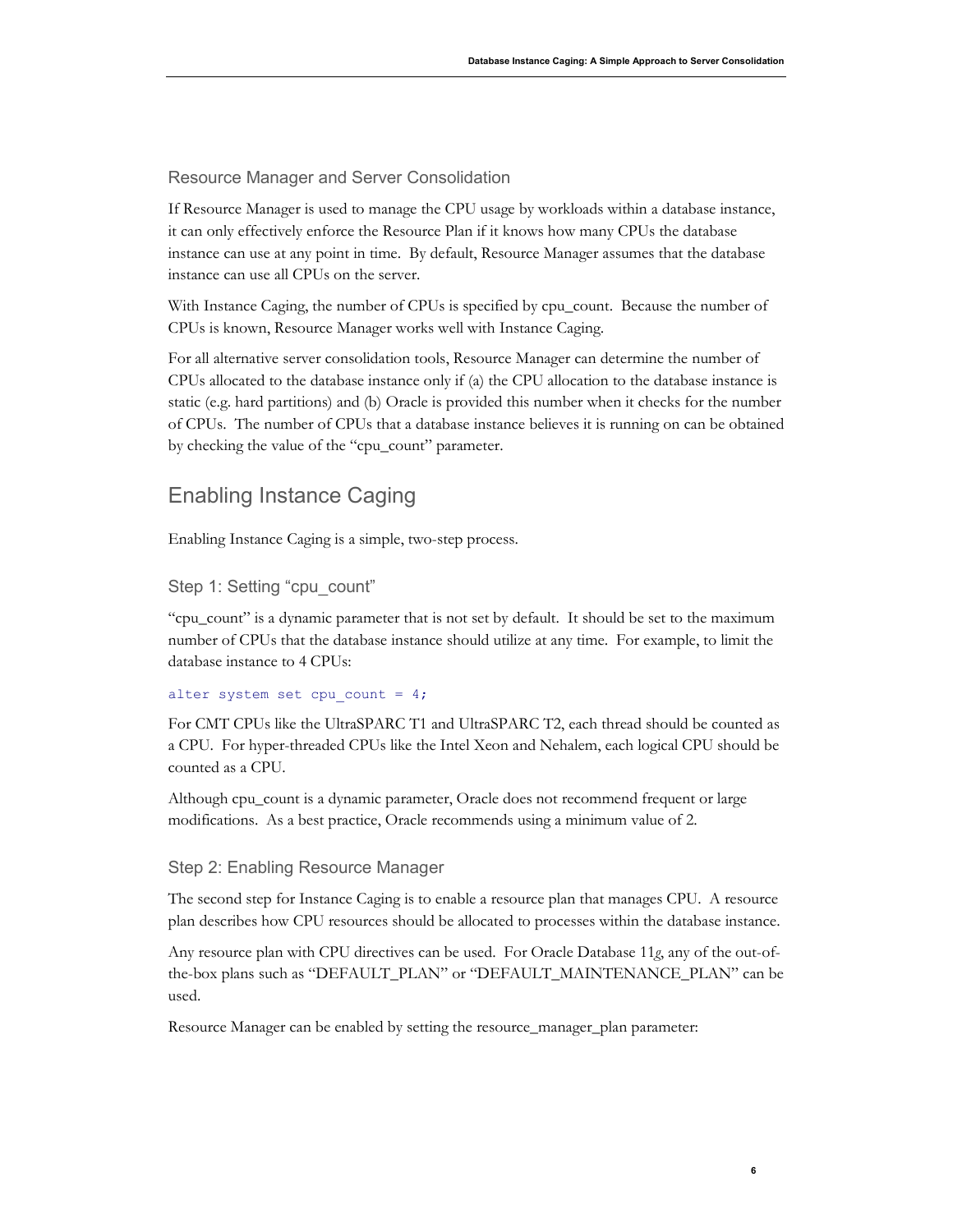```
alter system set resource manager plan = 'default plan';
```
Enabling a Resource Plan and setting the cpu\_count parameter turns on Instance Caging. For a more detailed description of using and configuring Resource Manager, please consult the Oracle Database Administrator's Guide.

# Monitoring Instance Caging

#### Monitoring "cpu\_count"

The following query can be issued to obtain the value of the cpu\_count parameter value if it has been set. If 'cpu\_count' has not been set, then no value will be returned.

```
select value from v$parameter where name = 'cpu count' and (isdefault =
'FALSE' or ismodified != 'FALSE');
```
# Monitoring Resource Manager

The following query can be issued to determine the status of Resource Manager.

```
select name from v$rsrc plan where is top plan = 'TRUE' and cpu managed =
'ON';
```
If no rows are returned, Resource Manager is off or Resource Manager is on but not managing CPU (i.e. the mgmt\_p1-8 directives are not set in the Resource Plan). If a row is returned, it indicates the plan being used.

#### Monitoring Throttling

Instance Caging limits the CPU consumption of the database instance processes by throttling them. An Oracle process may be throttled if it is a foreground process or a non-critical background process. An Oracle process is being throttled when it is waiting on the "resmgr:cpu quantum" wait event. If the instance is being heavily throttled because of Instance Caging, this wait event will probably show up as one of the top wait events.

The amount of throttling can be monitored in two ways.

The v\$rsrcmgrmetric\_history view shows the amount of CPU consumption and throttling for each minute in the past hour. For each consumer group, "cpu\_consumed\_time" specifies the number of milliseconds of CPU consumed and "cpu\_wait\_time" specifies the number of milliseconds that processes were throttled.

```
select begin_time, consumer_group_name, cpu_consumed_time, cpu_wait time
from v$rsrcmgrmetric_history order by begin_time;
```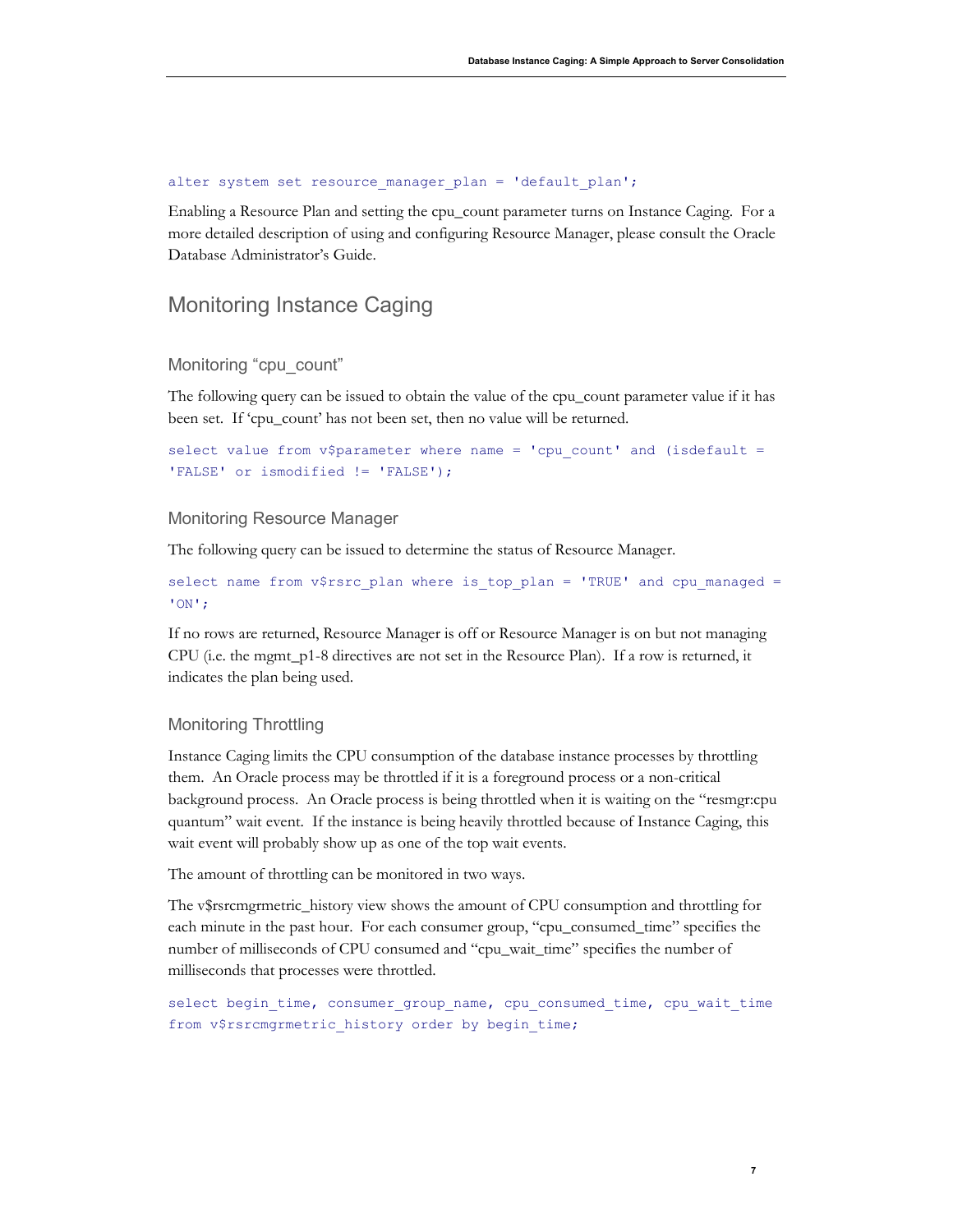The v\$rsrc\_consumer\_group view shows the amount of CPU consumption and throttling since CPU Resource Management was enabled. 'consumed\_cpu\_time' and 'cpu\_wait\_time' measure time in milliseconds.

select name, consumed\_cpu\_time, cpu\_wait\_time from v\$rsrc\_consumer\_group;

# Case Studies

### Case Study 1: Limiting CPU Utilization Using Instance Caging

The goal of this case study is to show that Instance Caging is regulating CPU usage by monitoring the CPU utilization.

The workload for this case study was an OLTP application called Order Entry, provided via Swingbench. See http://www.dominicgiles.com/swingbench.php for more details. This workload's database was run on a Linux server with 4 CPUs using Oracle Database 11*g* Release 2. The case study ran Swingbench without Instance Caging and then with Instance Caging with cpu\_count set to 2. Table 1 below shows the results.

Without Instance Caging, the CPU utilization was 90% in user time and 6% in system time, resulting in busy time of  $90\% + 6\% = 96\%$ . This high busy time value indicates that the Oracle database instance was CPU bound and the server was almost fully utilized.

When Instance Caging was enabled with cpu\_count set to 2, we expect the user time to be 50%, since the Oracle database instance was limited to using 2 out of 4 CPUs at any time.

As shown in the CPU Utilization row of the table, Instance Caging decreased the user time from 90% to 51%, almost exactly matching the target of 50%. This successful result demonstrates that Instance Caging is able to control the CPU utilization of an instance, based on the value of cpu\_count.

We expect that the drop in CPU utilization would affect the application's performance. As shown in the blue row of the table, without Instance Caging, the application sustained about 32K transactions per minute. Since the drop in user time when Instance Caging was enabled was (90  $-51/90 = 43\%$ , we expected a similar drop in performance. With Instance Caging, the application sustained about 19K transactions per minute, or  $(32 - 19)/32 = 41\%$  of the performance. Therefore, the drop in performance mirrored the drop in user time.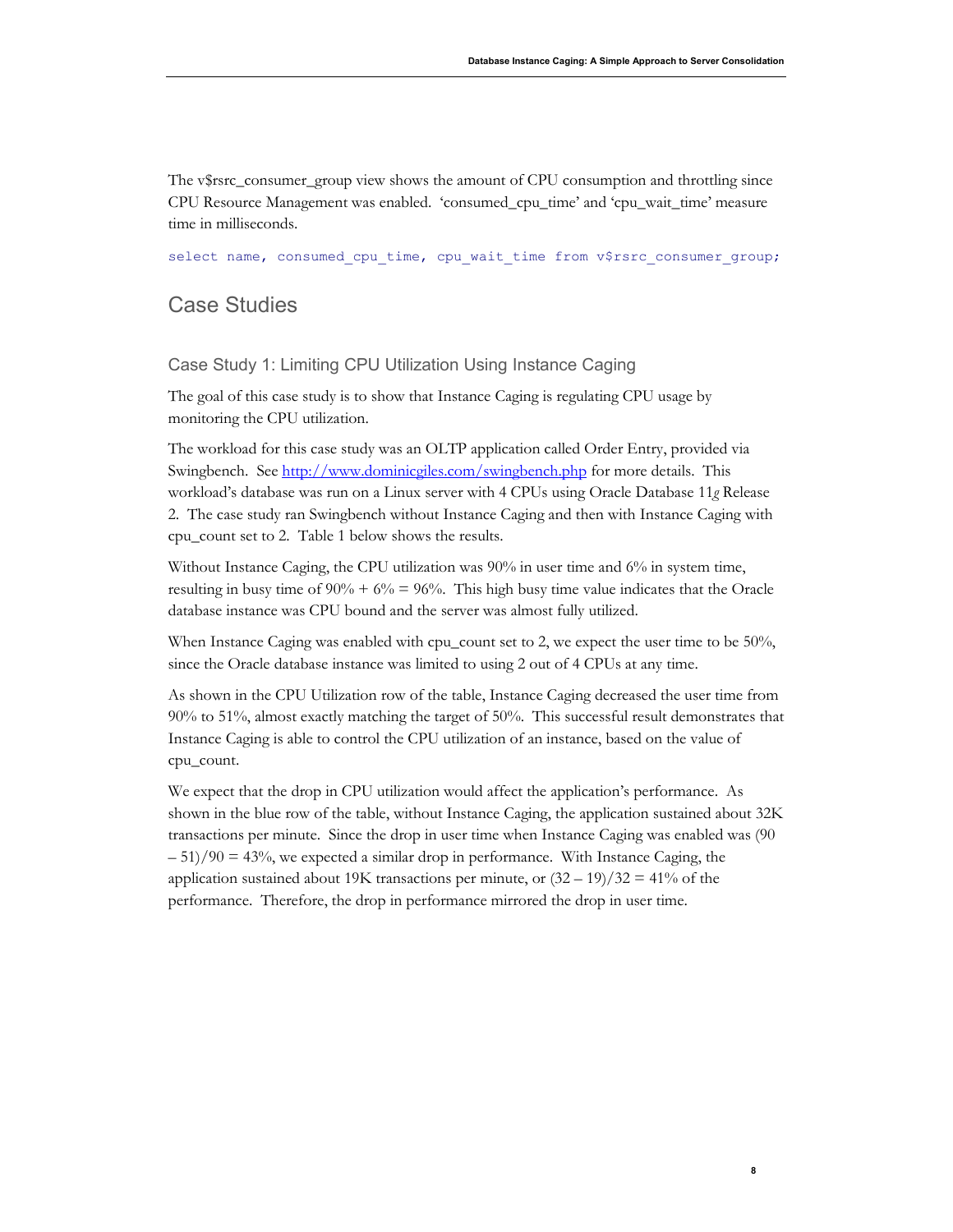|                         | No Instance Caging                     | Instance Caging with<br>$cpu\_count = 2$ (out of 4<br>CPUs total) |
|-------------------------|----------------------------------------|-------------------------------------------------------------------|
| CPU Utilization         | user $90\%$<br>sys $6\%$<br>idle $4\%$ | user $51%$<br>sys $4\%$<br>idle $45%$                             |
| Transactions Per Minute | 32K                                    | 19K: 41% drop in<br>performance                                   |

#### **Table 1: Results for Case Study 1**

# Case Study 2: Partitioning a Server Using Instance Caging

The goal of this case study is to see if Instance Caging can be used to partition the server. For a CPU-bound application, we expect to see that the performance of two databases is directly proportional to their cpu\_count settings. Furthermore, we expect that Instance Caging does not cause any appreciable overhead; the total rate of performance should remain constant and should be equivalent to a single database running without Instance caging.

The workload for this case study was an OLTP application called Sysbench. See http://sysbench.sourceforge.net for further details. We ran two database instances on the same 6 CPU Linux server using Oracle Database 11*g* Release 2. We ran an instance of the sysbench application against each database instance. For both database instances, Instance Caging was enabled. We partitioned the server by varying the cpu\_count for both instances so that they always summed to 6 CPUs.

In Figure 3, the Instance 1 and Instance 2 graphs show that varying the cpu\_count for each instance results in a corresponding change to the transaction rate. The yellow line shows the total transaction rate. The constant total transaction rate indicates that Instance Caging is successfully shifting CPU resources from one database instance to another. The turquoise line shows a single instance running by itself without Instance Caging. The data points for  $\leq 0,6$ and <6,0> show that for a single instance, the performance is the same, whether Instance Caging is on or off, indicating that Instance Caging is not introducing any overhead. This successful result indicates that Instance Caging can be used to partition CPU resources between the database instances.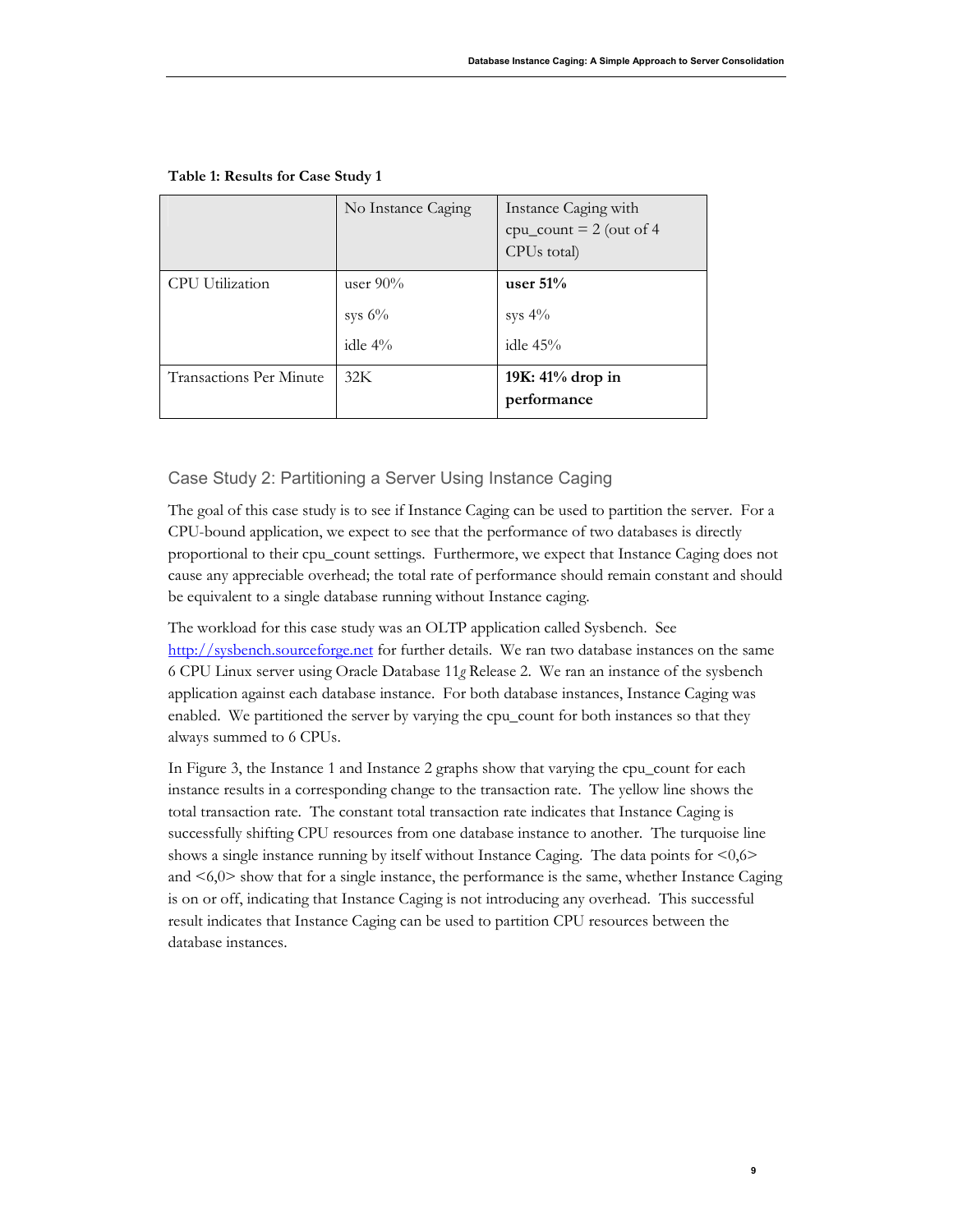

#### **Figure 3: Performance of Partitioned Server**

# Supported Releases

Oracle Database 11*g* Release 2 is the first release for which Instance Caging is documented and supported. Instance Caging is only available with Oracle Database Enterprise Edition.

# **Conclusion**

Instance Caging is a simple and effective feature for DBAs who want to consolidate the servers in their data center. Instance Caging can be configured in just two steps: setting the cpu\_count parameter and enabling Resource Manager.

Many servers are shared by test, development, and non-critical production databases. The DBA can use Instance Caging to prevent one database from using too much CPU, thus limiting the impact of one database on another and preventing runaway activity from wreaking havoc on the entire server. The DBA can also use Instance Caging for performance-sensitive databases to partition the CPU.

Because Instance Caging is simple to configure and does not require any new software to be licensed or installed, it is an excellent alternative to other server consolidation tools, such as virtualization and O/S workload managers.